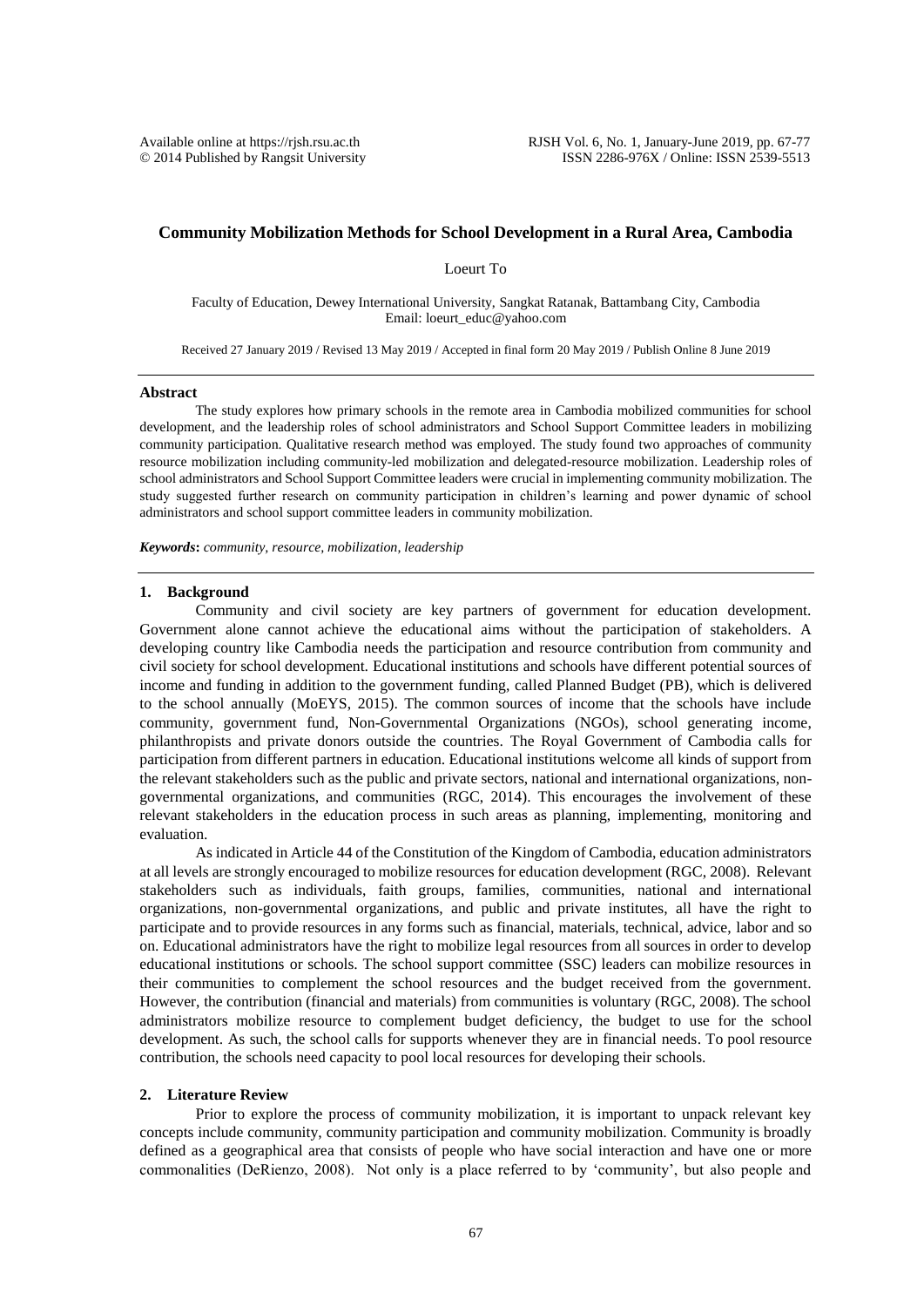institutions in the community (DeFilippis & Susan, 2008). In addition to the mentioned definition, (Diagne et al., 2006) UNESCO (2016) suggests certain criteria that bring people together as community including space, culture and history, property, race, religion, language, gender, political, age and interest. According to DeFilippis and Susan (2008), community is inclusive of people and places as people, places, and institutions that we encounter everyday life provide opportunities and support for our activities, as well as barriers and constraints. In this article 'community' refers to a fairly diverse groups of education related stakeholders both formal and informal groups who have a collective purpose in education. This includes parents, local authorities, civil societies, community based organizations, NGOs, business people, microfinance institution, youth, churches, Buddhist pagodas, and other private institutions. These people and institutions which are visible in the local community may or may not have a chance to be involved in education in school, at home or in the community.

The Cambodian community in the past had strong connections with Buddhist pagodas as the social, cultural and religious centre of the community (Pellini, 2005). This behaviour is still practiced in the Cambodia society of the present. The Cambodian community, according to Clayton (1995) and Pellini (2005), is socially hierarchical in which elderly are highly respected. Village leaders, laypeople, rich families and community members who are literate are reported as community leaders (Pellini, 2005). Take School Support Committee (SSC) as an example. The SSC's members compose of senior citizens, local authorities and former teachers as it is perceived to have strong voice and influence on development projects. The SSC is an organization to represent community members and parents in the schools (MoEYS, 2012). This organization support the education to ensure a smooth, transparent, accountable and effective education process. They are involved in formulating, implementing and monitoring the school plans; collecting and enrolling children in school; monitoring student's learning; generating revenue and mobilizing funds. The SSC is also involved in constructing, repairing and maintaining schools; sharing experience and life skills in the class; safeguarding properties inside and outside the schools; strengthening and expanding the capacity and awareness of school development. In addition, the formation of this group aims to help to protect and develop the schools, as well as increase cooperation and facilitation among communities. The members of the committee come from different stakeholder groups such as local authorities, monks, school directors, the elderly, pagoda committees, parents, laymen, education officials and private donors (MoEYS, 2012). These people are volunteers, without any incentive of being paid. The honorary chairperson should be a local authority or head monk and the advisor should be a school director or retired education official. The chairperson is usually a retired education official, a pagoda committee member, a layman, a private donor or a parent. The deputy chairperson and committee members could be any of the people mentioned above.

Community participation is the circumstances in which individuals in the community are involved in the development processes in all levels of society through active contribution and for the purpose of sharing the benefits from development (Desai, 1995). Community members participate in sharing responsibilities over development initiatives, decisions and resources which affect them (Nelson and Wright, 1995, p5). They (community members) also participate in development projects/programs through their representatives or directly participate in development activities (Arnstein, 1969; Crocker, 2007; Pretty et al., 1995). In other words, community participation in the development refers to the process of including local people, families, local authorities, community leaders, development workers, and development professionals in the process of identifying problems, the planning, implementation, monitoring and evaluation of the development project in the community.

Community mobilization is a capacity building process through which community individuals, groups or organizations plan, carry out and evaluate activities on a participatory and sustained basis for their development, either on their own initiative or stimulated by others (Corps, 2009). Community mobilization has been broadly defined as the organization and activation of a community to address local problems (Shults et al., 2009). Community mobilization is very important for the success of any intervention/programme as it helps in creating demand for interventions; increasing the effectiveness and efficiency of interventions; contributing additional resources to the response; reaching the most valuable; addressing the underlying issues affecting education; and increasing community ownership and sustainability (Nwabueze, 2017). Community mobilization allows people in the community to identify needs and promote community interests; promote good leadership and democratic decision making; identify specific groups for undertaking specific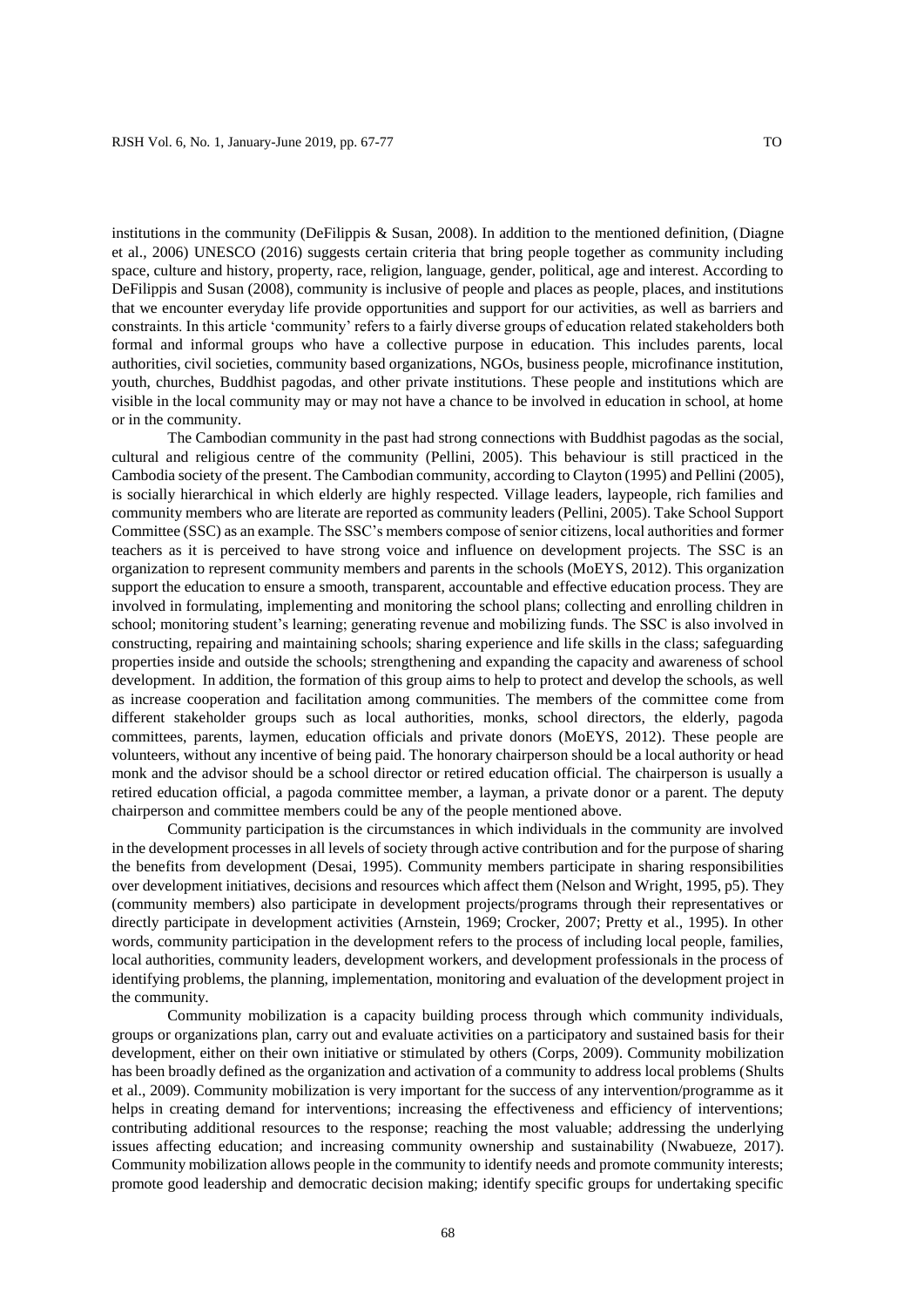problems; identify all the available resources in the community; and plan the best use of the available resources (Diagne, et al., 2006). Key players, mobilizers are those who mobilize and get things moving. They are catalysts that create an atmosphere to achieve a common goal of importance to the community by bringing the people together; building trust; encouraging participation; facilitating discussion and decision making; helping things to run smoothly; and facilitating in the community mobilization process.

The community mobilization approach is used in a wide range of development projects. It helps to enhance the ownership and the sustainability of development (Mercy Corps, 2009). This is because the approach engages different stakeholders in project implementation. According to a Guide to Community Mobilization Programming of Mercy Corps (2009), community mobilization framework has several stages including pre-positioning, assessment and planning, structures and agreements, leadership and capacity building, co-monitoring and learning, re-positioning, and hand over. Each stage has different level of participation from various stakeholders.

- 1. *Assessment* an initial stage to get to know communities, partners and the determination of the context before starting the project.
- 2. *Community Selection and Working Group Formation* selecting community and representatives to participate in the project.
- 3. *Action Planning* brainstorming options and drafting the implementation processes of potential community projects.
- 4. *Project Selection and Verification* the options prepared through the action planning process are presented for selection.
- 5. *Project Formulation and agreement* selected project is planned and agreed by communities, working groups and all partners.
- 6. *Project Implementation* Communities mobilize their own resources and lead implementation, monitoring and evaluation.
- 7. *Project Completion and Celebration* Project completion is celebrated by project implementers, community and partners.
- 8. *Repositioning or Preparation for the Next Phase* the project has possibility to be redesign for further development.
- 9. *Handover* Working group and other relevant actors implement the exit strategy and hand over to partners and 'community.

Adopting community mobilization in project management enhance the success of sustainable development. Project management cycle consists of five main stages, in which community mobilization approach can be integrated, including project initiation, project planning, project execution, project monitoring and evaluation, and project closure (Kerzner, 2017). First, project initiation is an early stage of the project where potential actions are identified to respond to the development needs. Project initiation involves development need identification followed by the assessment of local resource, human resource and other factors to achieve development project. Partnership is also assessed for future collaboration in this stage. The second stage, project planning, involves key actions including budgeting, staffing, action planning, scheduling, and planning for project monitoring and evaluation. The third stage, project execution, is a project implementation stage for which resources are utilized within a defined timeframe to achieve project objectives. It also involves the effort of staff in project implementation for efficiency and effectiveness of the project implementation. Fourth, project monitoring and control, the project progress is tracked based on the defined indicators of expected outcomes. The progress is measured against the predicted outcomes. The monitoring information is analyzed to see the impacts of the project to inform management decision. Finally, project closure stage, the project achievement is verified and concluded. Exit strategies are also applied in which the project is handed over to community partners. The stage also involves financial and administrative closure.

However, community mobilizers require knowledge of community mobilization process and a thorough understanding of its principles; and understanding of the community, its ethics and sensitivities. He/she needs some sets of skills including good communication skill, facilitation skill, and ability to make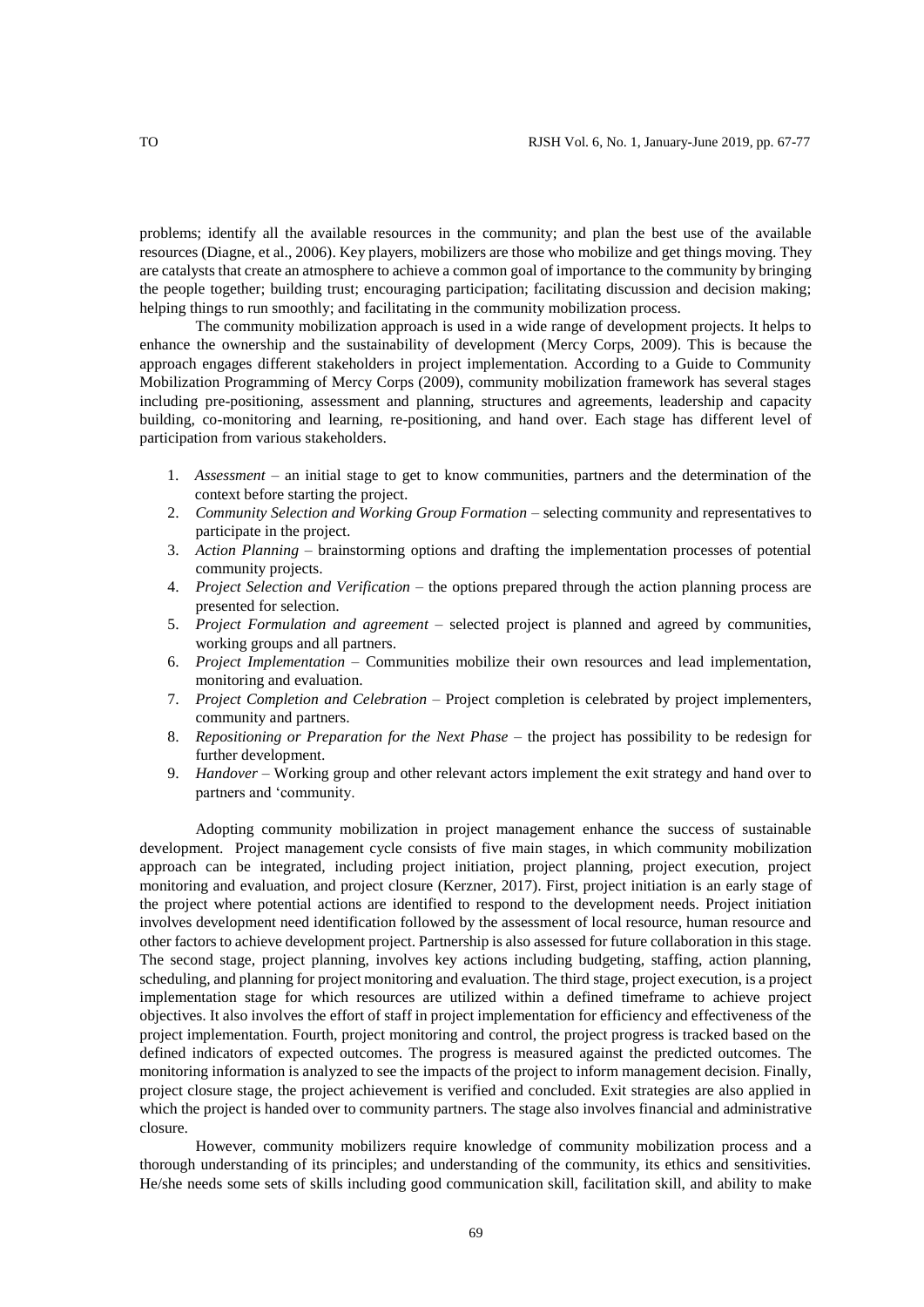community participate in the decision making (Kim-Ju, Mark, Cohen, Garcia-Santiago, & Nguyen, 2008). He/she also should possess appropriate attitudes such as willingness to examine a situation, respect for all community members, non-judgemental, a belief in community capacity to take effective action.

The concept of community participation and mobilization is drawn from the theory developed by different developing context. The steps and process of community mobilization have been applied in those developing countries. Less has been done in the selected research area. This paper is academically developed to determine community mobilization method for education development in a rural area in Cambodia.

#### **3. Objectives**

- To explore the process of community mobilization for school development in the remote schools in Cambodia.
- To examine the leadership roles of the schools and community leaders in the community mobilization for school development.

#### **4. Methodology**

This study employed a case study method to explore how community mobilization was applied by the remote schools. As suggested by Yin (2011), case study method is suitable with the "how" question and for examining organizations, individuals, communities, past events or ongoing events. Multiple cases were selected for the study. Each case was selected based on the differences in location, infrastructure and the structure of school support committee. The study was started with the determination of case of school development project of each school in which community mobilization (CM) was applied. The study selected the current project each school was implementing for school development.

The schools are located in the remote area where development NGOs have been operated for the community development for decades since 1990s. The schools received constraint technical and financial supports from those NGOs. School staff received series of training on community development. Likewise, community leaders and members have experiences with development NGOs within different sectors. To a certain extent, they were familiar with community resource mobilization process. The schools were observed having community facilitation skills and resource mobilization experience with community members.

Document review was applied for data collection. Formal and informal documents which were relevant to and available for the case study were collected and analyzed. Those documents included school development plans, new academic year reports, mid-term academic reports, annual academic reports, school regulations, charts, tables, organizational structure and hand-written journals. These documents provided information about the structure of community representative at schools and the kinds of development project that the school had. The school planning manuals included community roles in school development.

Unstructured interviews were conducted with school directors to get information about the current development project and how community members and resources were mobilized. The leading questions with school principals focused on their practice in mobilizing community resource for school development. Four leaders of School Support Committee (SSC) were separately interviewed to explore how they assisted and took part in mobilizing community members for education development. The focusing question with SSC leaders were how community representatives supported the schools in mobilizing resources and how community members contributed in school development.

Physical observation was also applied to explore further the information beyond the information from the documents and the interview. For example, most school facilities displayed names of community people who had made financial contributions in the construction of amenities such as toilets, wells, playgrounds, buildings, fences and so forth. Not only were the names written on these tangible facilities, but also the amount of money contributed. These features provided the researcher with evidence of community resource mobilization in respective schools.

The information collected from the field were transcribe and analyzed in NVivo qualitative data analyses. The data was put into theme.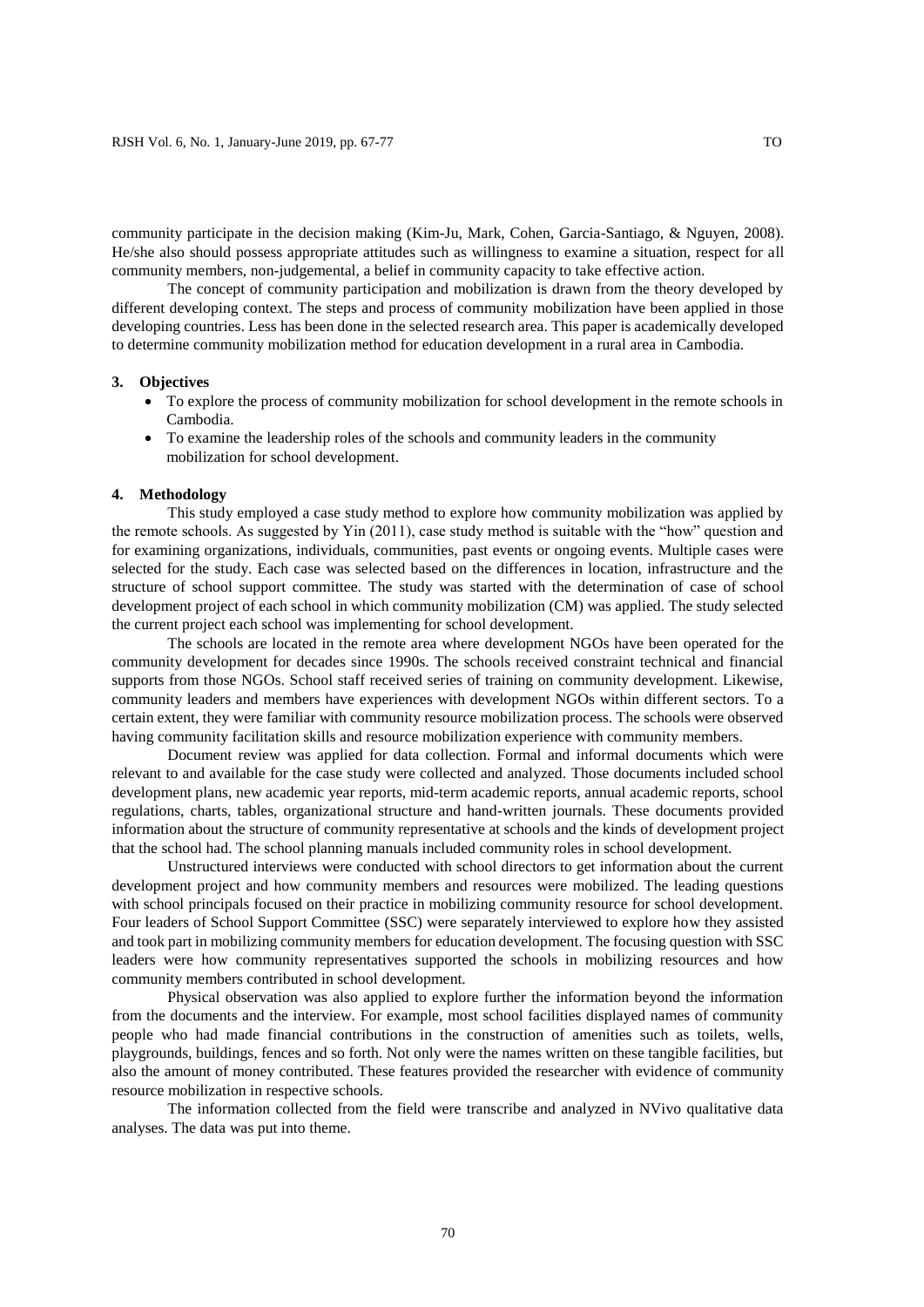## **5. Results**

# **5.1 Different models of community mobilization**

Local resources from the communities were vital in school and education development and supplemented the government budget for the school operation. According to the interviews with the school directors, the budget from the government was not enough for the school development, sometimes the budget was late, or the schools had to follow strict budget guidelines from the MoEYS which made it difficult for the school to respond to the real needs. As such, the schools had to mobilize community resources such as materials, money and labour/services to address these restrictions. This research found no unified approach to community resource mobilization applied in the selected schools, but there were some similarities. Each school took an approach that had several steps and processes and these are illustrated through a specific project from each school. Four boxes below depict the different school development projects which were being carried out by the four selected schools during the research period.

## **Case 1:** Kindergarten Renovation

Aphiwat is a primary school in a district town having elementary classes and kindergarten classes. Prior to the start of academic year, the school held a consultative meeting with school support committee and parents to discuss school development plan. One of the school development priorities was classroom (kindergarten) renovation because it had broken and cracked floor. The school administrators, SSC and parents decided to include this renovation project into the school development plan. However, the school had budget deficiency as the government budget. The school along with SSC decided to raise fund from parents and community members to complement the budget shortage.

### **Case 2:** School construction

Dauntret is a primary school on an end line of a rural road connecting villages in a commune. Majority of village population live along the road. Children living the other end of the road have to ride their bicycle or walk for around 20 minutes on a very quiet, bumpy and muddy road to the school. The distance causes students' frequent absence and limits little children's access to education. SSC leader, parents and the school found solution to help children by building an annex school for those community children.

**Case 3: S**chool fence construction and water system installation

Sung 1 is a primary school on a main district road in rural area. The school faced problem in protecting school property and did not have water system. The government did not provide enough budget to build fence and installing water system. The two demands were included in the school development plan. As SSC leader was very prestigious in the community and he value education, he proposed the school to prioritize these two needs. The school director called for a meeting to discuss the issue and set fundraising activities to complement budget shortage.

**Case 4:** Building roof Maintenance and school playground construction

Sre Reach is a primary school in a far flunk area off the main road. One of its building had a leaking roof which affected classroom teaching and learning. School playground construction is a continuing project from previous year in its development plan. The school director conducted meeting with SSC leader discussed about budget deficiency. Then, SSC leader conducted meeting and fundraising activities with community members.

The interviews show that in general the schools and SSCs worked collaboratively to mobilize community resources for school development. Both schools and SSCs shared decision-making in planning, roles and responsibilities in carrying out the tasks in the mobilization process. According to primary data from the interviews, secondary data from the schools and my observation, two broad approaches of community resource mobilization can be identified. In the first approach, the school was more active in generating funds and in the second approach, SSCs were more active than the schools in mobilizing resources in the community.

At the beginning of the process of mobilization, for all the schools, the school director called for a meeting with SSC members and teachers to review the school development plan and start the implementation.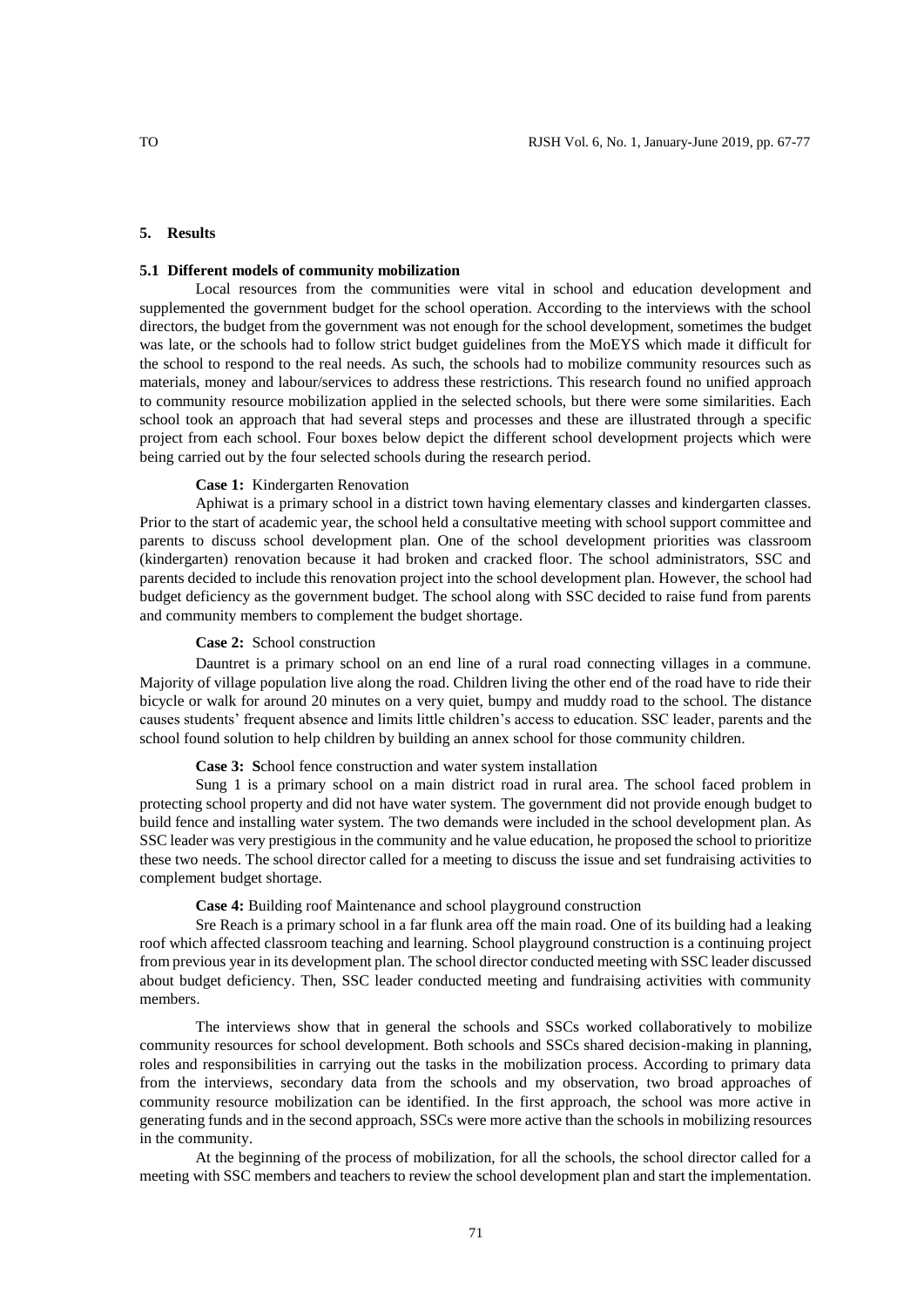Then, the four schools identified target groups of communities to raise funds and a target amount of money to solicit. During the discussion, roles and responsibilities of teachers and SSC members were assigned. In addition, the time frame and target communities for fundraising were discussed. Local authorities were reported providing supports by approving the schools to mobilize resources in the community.

### **The first approach**

Initially, teachers wrote fundraising letters to parents through students after providing information about the fundraising project. Aphiwat School (Case 1) communicated this information by calling for a meeting with parents and by sending the information through students with the details of budget plans in the letter. The meeting aimed at building understanding of parents about the project in order that they contribute their resources to its implementation. The school director believed that communities and parents would participate more when the information was clearly understood.

The information about fundraising was spread in the community through the parents, teachers and students. In the first method, school-based fundraising, the school director sent printed letters to students' parents through students. Some parents put money in the envelope and sent it back to the school through their children. Some parents came to the school to contribute money directly.

After that, fundraising was carried out by the school director and teachers. They went through the communities to meet the wealthy people, authorities, microfinance institutions, banks and business families to raise funds. Teachers and the school director were asked for more information about the purpose of raising funds because the sponsors were sometimes in doubt about the use of the money. The financial contributors were worried that the money would not be used for the purpose of the school development and they only contributed money after clear explanation was given as to its purpose.

In order to build trust, each sponsor was given a 'thank you letter'. The letter stated the name of contributor, amount of money, name of receiver and the purpose of the project. This letter helped contributors to feel confident and trust teachers. In addition, teachers promised to write the names of the contributors on the board to indicate that their money was used for the construction. All schools were observed having a name list of sponsors written on the tablets at school. The practice of writing names of sponsors who contributed money served three purposes: to ensure transparency of the budget expenses, to motivate the community to participate in the school as well as to give the businesses a good reputation in the community. Once the money was collected (the money was put in the envelope by contributors), teachers, the school director and the SSC came together in the office to open the envelope and counted the money. The names of contributors and the amount of money that they contributed were recorded in a book.

### **The second approach**

The second approach of community mobilization was used by three primary schools, Dauntret (Case 2), Sung 1 (Case 3) and Sre Reach (Case 4) primary schools that had village leaders as SSC leaders. In the implementation stage, SSC leaders played roles as village leaders, facilitators and supporters in the communities and schools. As with the first approach, the process of community mobilization started with planning. As required by MoEYS, the schools developed school development plans with the involvement of SSC members, local authorities, parents, children and teachers. In this planning stage, school directors were the facilitators of the meetings. School directors raised the problems that the schools encountered before proposing for solutions from the meeting. For instance, Sung 1 primary school raised plans to build a school fence, but did not have enough in the budget. Thus, the concerns about budget shortages for the construction project were discussed. Once the plans were approved, teachers and SSCs shared their roles and responsibilities to implement the projects.

Following the planning, a series of meetings with parents and communities were conducted to communicate the projects' purposes and benefits for education. In these meetings, the schools built understanding with parents and communities about the benefits of the project. According to the interviews with school directors, there was more participation from communities and parents when information about the project was clearly communicated.

When the SSCs received information from the schools about the school development plan, they then conducted meetings to communicate the projects with communities and parents. At this stage, SSC leaders have a role as village leaders in the communities. According to the SSC leader from Dauntret primary school,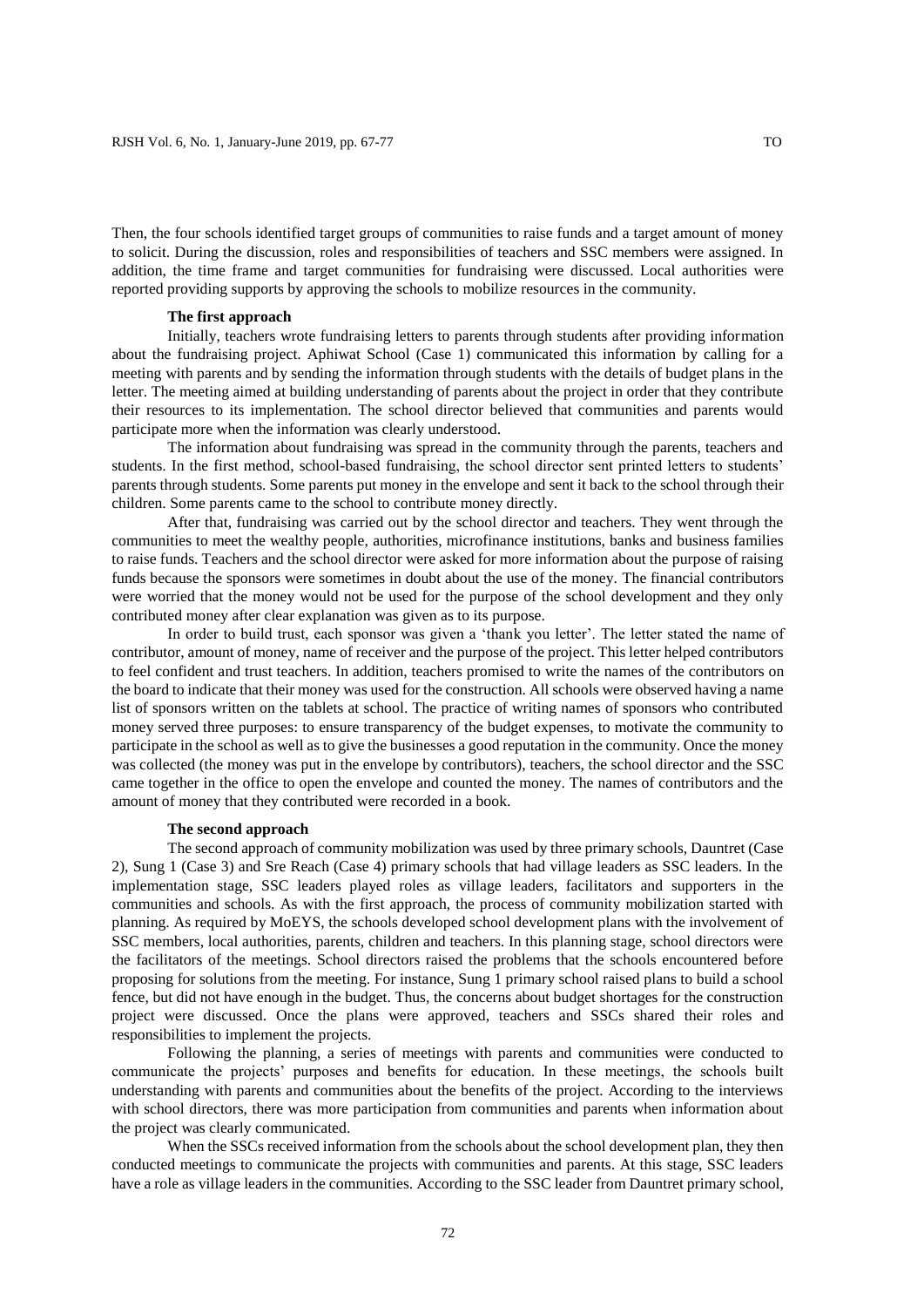she conducted meetings with household group leaders after the meetings with teachers and school director to spread information about the project and fund-raising activities. Household group leaders take the information to the families in their own villages. The meeting also discussed the amount of money to collect from the parents. They decided to collect a limited amount of money from each family, 5,000 riels which is about US \$1.25. However, this amount was not the upper limit and families were welcome to contribute more. Village leaders and household cluster leaders started their financial contribution in the first meeting in the community, leading by example. Household cluster leaders were responsible for collecting money from their member

Another source of funding was from the Buddhist pagoda. Dauntret primary school is close to a pagoda. The two institutions have a connection and the school director from Dauntret primary school has always asked for financial and material contribution from the pagoda. The school director and SSC leader, who is a Buddhist supporter, initiated putting a fundraising box in the pagoda to raise funds for school development. SSC put a fundraising box in the pagoda to raise money for the school development. At some religious occasions [Bon], SSC could raise 100,000 riels [equal to USD 25]. Because of the good connection with the school, the Buddhist pagoda leaders usually contribute money and cement for school renovation (Dauntret SSC leader, personal communication, May 2017, 18). (Dauntret SSC, personal communication, May 2015,18).

Sung 1 also had Buddhist pagoda support. Even though far from the pagoda, Sung 1 has connections with pagoda because some SSC members are Buddhist clergy people. Sung 1 school director commented that clergy people who were SSC members coordinated fund raising in the pagoda in religious occasions for the schools (Sung 1 school director, personal communication, May 2015,19).

#### **5.2 Leadership**

The current study found that the schools and community leaders played leading roles in community participation. Leadership was very important in mobilizing community participation in education. The leadership of school directors and SSCs (especially SSC leaders) was crucial not only for ensuring the school was well operated, but also for facilitating community participation and mobilizing community resources for school development.

#### *School Leadership*

The interviews with the school directors show that the four school directors had significant leadership roles in managing the schools. Leadership was shown through transparency, which was the first response by the four school directors when asked about the factors that made communities participate in education. The data from the interviews reveal that the schools gained trust from the communities because teachers and school administrators (school directors and admin staff) were transparent in conducting school operations.

School administrators were transparent not only with communities, but also with the teachers in the school in planning and using the budget. When the government budget was granted to the schools, teachers and SSCs conducted discussion meetings about budget allocation and involved SSCs and teachers in all aspects of financial decision making. A Buddhist monk leader said that one of the meetings that he had attended was about budget allocation receiving from MoEYS and NGOs (Buddhist monk leader, personal communication, May 2015,18). The interview data with school directors and SSCs show another leadership quality in that school directors and teachers were good at building relationships. School directors made good connections with communities, parents, local authorities and religious institutions. As a result, these groups of communities contributed to the school development. Additionally, the four school directors provided consistent responses that parents trusted the schools because of the teachers' performance and commitment to their teaching (with only a few days of absenteeism).

School directors were aware of the value of networking. The interviews show that school directors as well as their staff built connections with parents, communities, local authorities and NGOs to improve education. Communities are contributors for school and education improvement. They contributed money, labour and materials for school development and to protect the school properties (Aphiwat Samlot School director, personal communication, May 2015,11).

families.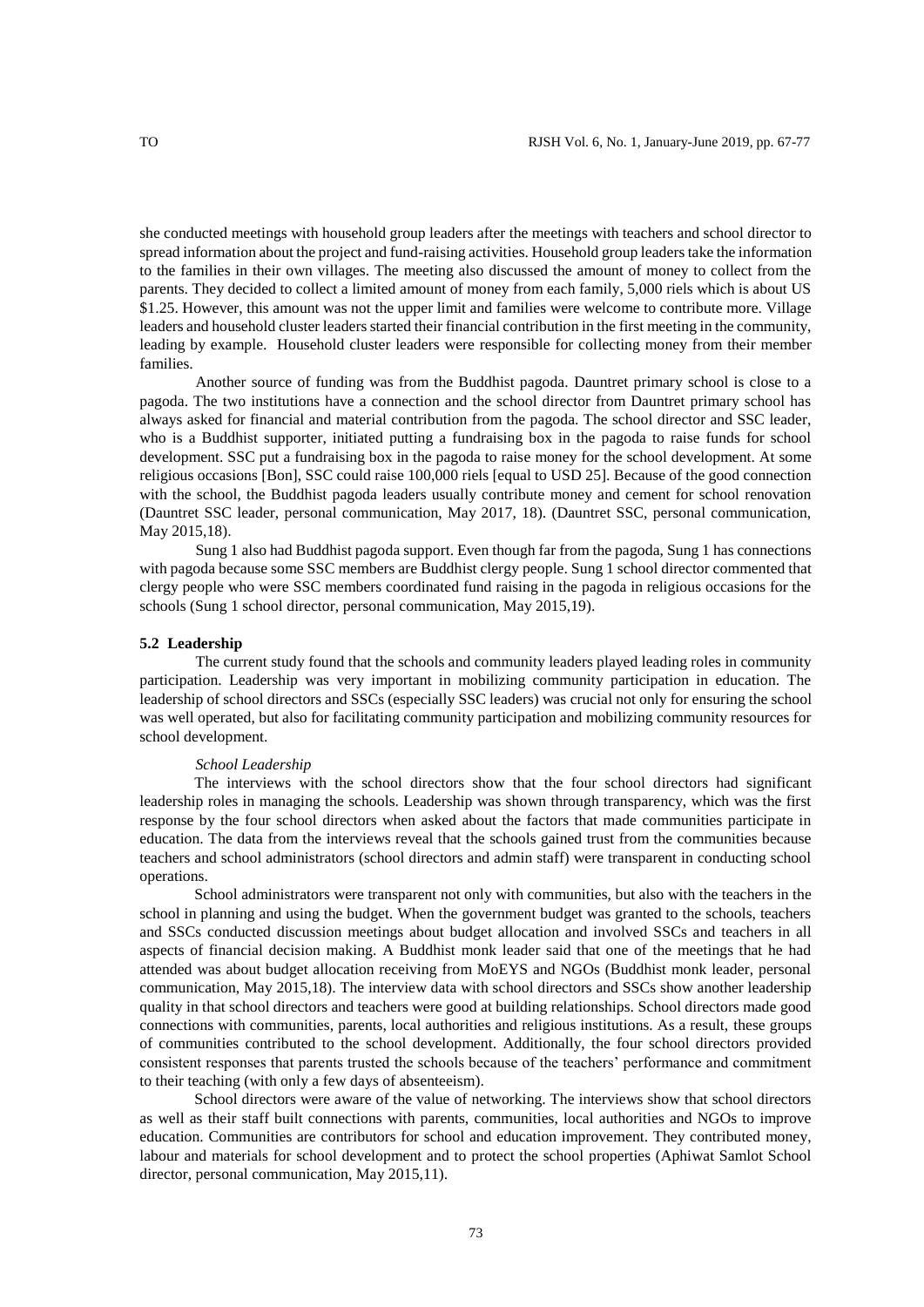#### *SSC Leaders' leadership*

The interviews with school directors and SSC leaders reveal that SSC leaders were consistently willing to support their schools. The SSC leaders had an intrinsic motivation to help their school. Even though they were unpaid, they were enthusiastic about spending their time to help the schools because they perceived that helping the schools would have long term impacts in their communities. The children in the next generation would then also develop their communities. SSC leaders were influential in the schools and in the communities. Three out of four SSC leaders were also village leaders. SSCs were responsive and focused on the school development. One SSC leader was a former school director, so he also had influence in his community even though his level of power was not equal to that of the village leaders.

SSC leaders were observed using their positional power as village leaders to influence their community. According to the interview with school directors and SSC leaders, as local authorities, the village leaders, who are also SSC leaders, spread education information in their villages, and tell parents to send their children to schools and encourage families to support children learning at home. Village leaders were reported to be effective in resource mobilization.

[...] we selected and voted for the one who has authority roles such as village leader or deputy village leader to be an SSC leader [….] if we have local authorities as leader in SSC, he has power of mouth. (Sre Reach school director, personal communication, May 2015,25)

This section can be concluded that SSCs and school administrators were the driving force in bringing community people and parents together to participate in children's education.

# **6. Discussion**

The study was conducted to find out the methods and procedure to mobilizing community for school development and to explore the leadership roles of the school management and the community representatives (present as School Support Committee) in mobilizing community to participate in the development process. The study found similar methods of community mobilization for school development practiced by the four selected schools, however, each school is found applied the methods in different procedure based on their development projects, their practices were influenced by the participation of the School Support Committee (SSC) who are community representatives in the schools. The study also found that the leadership of the school management and SSC were very crucial for the school and education development and their leadership shaped how they engage and bring people to engage in school and education development.

According to the finding, community resource contribution can be summarized having two models; the school-led resource mobilization (the first model) which was carried out by the schools with consultation and support from SSCs, and delegated-resource mobilization which were responsible by SSCs to solicit money in the community. The first method of mobilization had the teachers to take responsibilities to solicit money from the community and education stakeholders. SSCs only provided advisory support in this method. Meanwhile, there was the delegation to SSCs to conduct fund raising within the second method of community mobilization. SSCs that had village leaders as SSC leaders had influences on the people in the community. SSCs were in charge of collecting money and make payment for the construction. SSCs had power in the decision-making in school development.

Every school has to have SSC in planning, executing, monitoring and evaluation the education in the school. As SSC had to be consulted about school development, the four school, according to the finding, had meetings with SSC leaders who represented community to discuss about the occurring problems and identified solutions. This step was to ensure that the problems were well aware of. However, not all the four school had SSCs engaged in problem identification at the first stage. SSCs, in some cases, were just called for meeting to understand the problem that might affect the children's learning. SSCs were engaged in the discussion about how raise fund for development projects in which government funding was limited. Each school was observed doing budget estimation of each project. Then, they set target funding to raise to complement the existing government fund.

The finding shows that community representative engaged with the schools to identify the problems. They joined in school development plan process in which they could raise their concerns regarding education development. This approach could help the schools to have meaningful participation from the community. In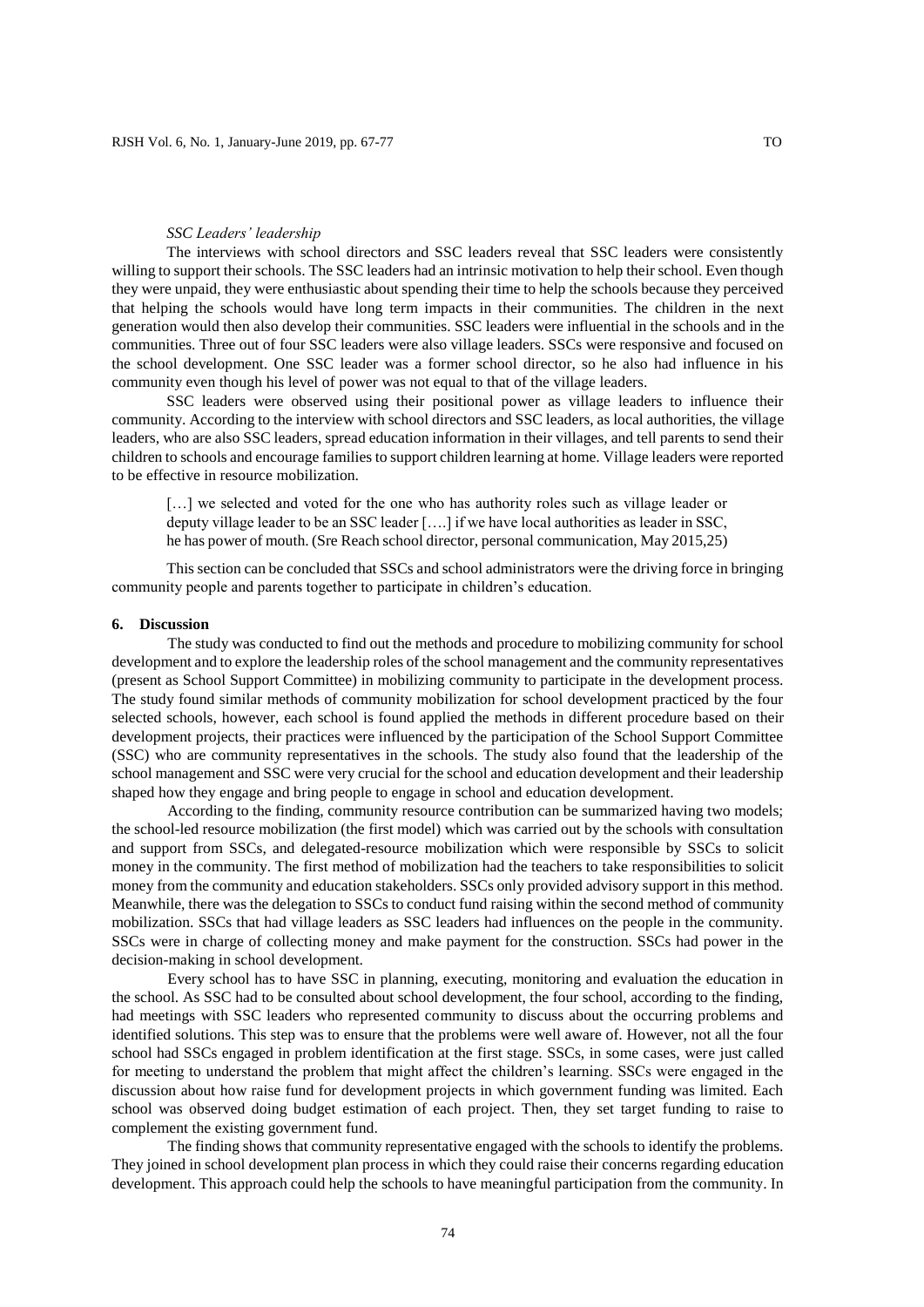other words, community people had ownership in education development. The effort to engage people in the education development relies on the capacity and leadership of the schools and the community representatives. The study found that school directors are local people and very senior in the community. They received capacity development from NGOs within the areas on school administration. Thus, they seemed to have capacity in mobilizing community for their school development. In addition, SSC were the catalysts in mobilizing resources. They are very senior in the community, very influential as they are former school director and local authorities, and they live in the village. In Cambodian culture, old people who are literate and have position in the local government are very highly respected. This made them have high trust among community members whom they can mobilize resources for development. In short, the partnership between the schools and community representatives were the lubricant in mobilizing community in education development.

School and SSC are strong partners in promoting participation in education. However, SSC sometime were just a rubber stamping which were called for the meeting to meet the requirement of the MoEYS. SSC should have been given power in schooling process. Study on the work of SSC in operating school should be studied.

### **School and SSC collaboration**

The study investigated the leading roles of the schools and community to mobilize community participation. The schools were found to possess leadership characteristics that entrusted the communities to get involved. The study found the schools were transparent in the school administration. The schools presented their plans to the community members, and the money that community members contributed was displayed on the school facilities. School staff were reported as having good relationships and being good network builders. They built connections with community members and encouraged community people to get involved in children's education.

SSCs were reported as having positive leadership roles in supporting education programs in the schools. More specifically, SSC leaders were the main supporters for school development. They were confident and powerful in the community. Because they were local authorities and former school directors, SSC leaders of the four schools gained high respect from the community and teachers. They were reported to have commitment in supporting the schools as well.

The findings of the current study were consistent with Sanders in terms of the factors that enhanced community participation in education. Sanders (2001) found that leadership roles of the school leaders were important for making partnerships between school, family and community. This contention indicates that to ensure that community participation take place, school leaders and staff could play roles in facilitation, coordination, designing, implementing, monitoring and evaluating the community participation in education.

Likewise, this research found that the leading roles of the schools and SSCs were crucial to enabling community participation in education. School directors and SSC leaders were found playing roles as communicators and community mobilizers in the schools and in the community. However, the school directors and SSC leaders needed strong management and leadership skills so that they could mobilize community participation (Pellini, 2007). Better leadership and management skills could enable the school and SSCs to more effectively mobilize community members and civil society to participate in education, such as providing training in parenting skills to parents and teachers.

Reflecting to the project management framework and community mobilization framework, the study shows that the schools and SSCs have capacity at a certain level in mobilizing community resources for school development. They started with need identification for school development which is an assessment stage in project management framework. The schools and SSCs continued to a planning stage in which school management teams and SSC leaders came together to set schedule, task and timeframe of the action (which is a planning stage). During this stage, both schools and SSCs clarified roles and responsibilities in performing tasks. For instance, the school raised fund among teachers while SSC leaders outreached the community to raise fund. Both Schools and SSCs were well aware of the context and they divided tasks accordingly. In the project implementation stage, both sides, the schools and SSCs used their facilitation and communication skills to raise fund to reach their target. The schools used verbal and non-verbal communication to clarify any doubts with those who contributed fund. SSC leaders had meetings before and after fundraising activities by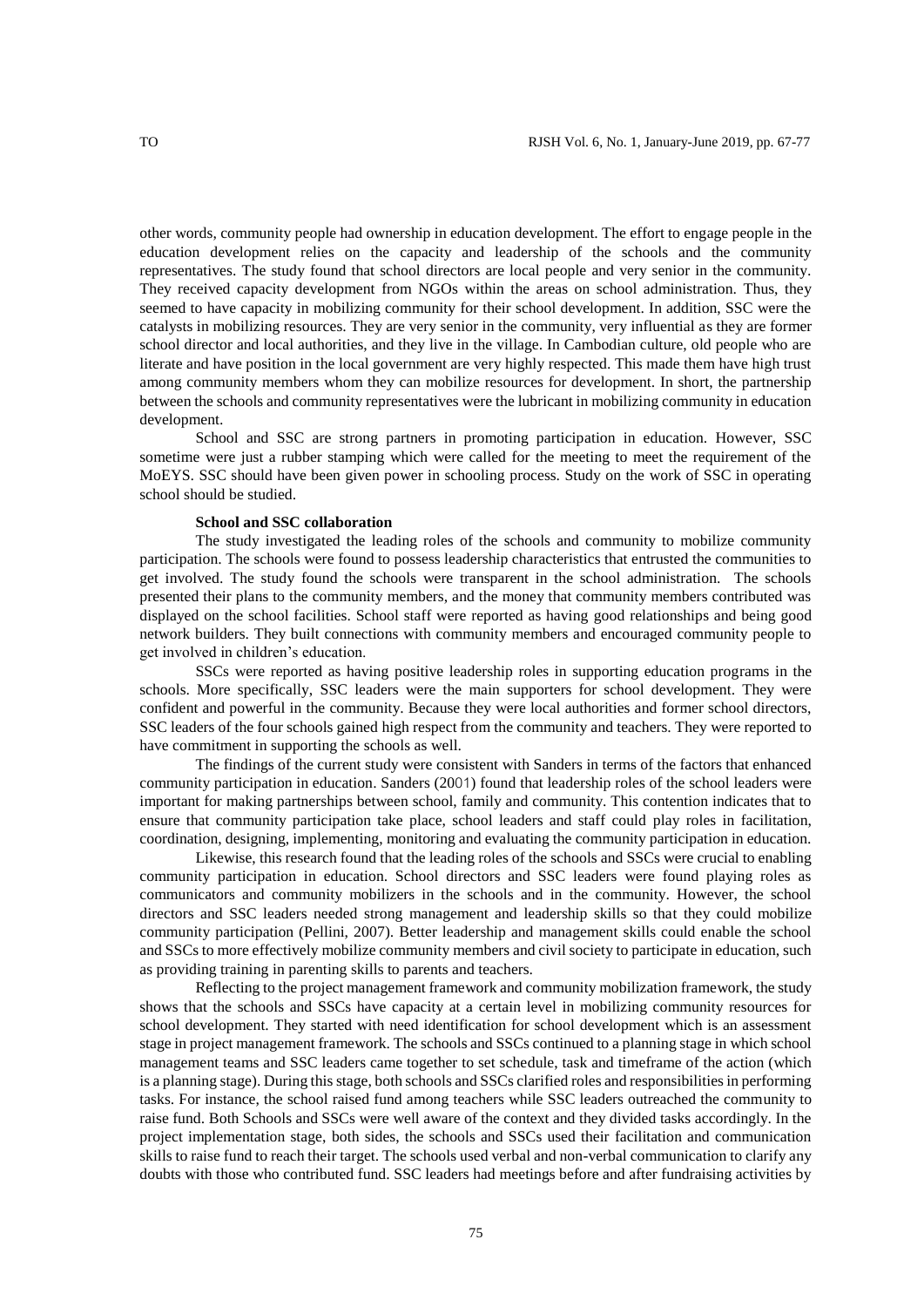informing about the purpose and how the money would be managed. In monitoring stage, the study also indicated that schools and SSCs had discussions about how much money and resources they raised. SSCs gave resources and money to the schools with recording in the books (handover stage). Both sides also had reflection about their work.

### **7. Conclusion**

The four selected schools had different ways of mobilizing community resources for school development. Both methods identified were suitable in the local context, and could be applicable in other areas throughout the country or in different countries. The first method was school-led resource mobilization which was carried out by the schools with consultation and advisory support from SSCs. This method was associated with teachers' roles to conduct fundraising in the community. SSCs only provided advice to the schools. Teachers were the facilitators, fundraisers, organizers and communicators. The second method, delegated-resource mobilization was the responsibility of SSCs to solicit money in the community. This method shows the power distribution among schools and SSCs. As SSC members were local authorities and elderly people who were socially respected, they could use their influence in mobilizing community resources. SSCs were the resource mobilizers and facilitators. The schools that had village leaders as SSC leaders used this method. The method tended to be effective for mobilizing resources, and reflects the genuine participation of community people in SSCs as partners with the schools.

The practice of community mobilization for school development in the study area even though could not be generalized for the whole country, it reflects the common practices by the remote primary schools to mobilize resources for school development when it had financial deficiency. The schools alone could not bring community people to engage in school development. The active participation of SSCs is crucial as SSC leaders and members are community representatives in the school who stay closely with community. They are also the connectors between schools and community. In addition, the active participation in schools relies on leadership of both school leaders and SSC leaders.

### **8. Limitations of the study**

The method of community mobilization was limited to mobilizing community resources for school development, rather than mobilizing community people to get involved and invest in education. The study investigated how the schools and SSCs worked together to collect community resources to complement government budget for school development. This tended to be material-based and respond to the need to supply learning facilities for education. Further research should focus on methods of mobilizing local people to be more involved in children's learning processes.

The study was limited in determine the power of the school administrators and that of School Support Committee. The study determined the surface of the influence of school directors and SSC leaders in the community. However, it did not explore in detail the power exercise in the community in which further research should focus. Also, this research explored a phenomenon within its context but not using a variety of data sources so there is no triangulation evidence.

# **9. References**

- Arnstein, S. R. (1969). A ladder of citizen participation. *Journal of the American Institute of Planners, 35*(4), 216-224. https://doi.org/10.1080/01944366908977225
- Clayton, T. (2005). Re‐orientations in moral education in Cambodia since 1975. *Journal of Moral Education*, *34*(4), 505-517.
- Crocker, D. A. (2007). Deliberative participation in local development. *Journal of Human Development, 8*(3), 431-455.
- DeFilippis, J., & Susan, S. (2008). Communities develop: The question is how? In J. DeFilippis & S. Saegert (Eds.), *The Community Development Reader* (p. 1). New York: Routledge.
- DeRienzo, H. (2008). Community Organization for Power and Democracy. In J. DeFilippis & S. Saegert (Eds.), *Community Development Reader* (1st ed., pp. 182-225). New York: Routledge.
- Desai, V. (1995). Community Participation in Development. In V. Desai & R. B. Potter (Eds.). *The Companion to Development Studies*. University of London: Oxford University Press Inc.